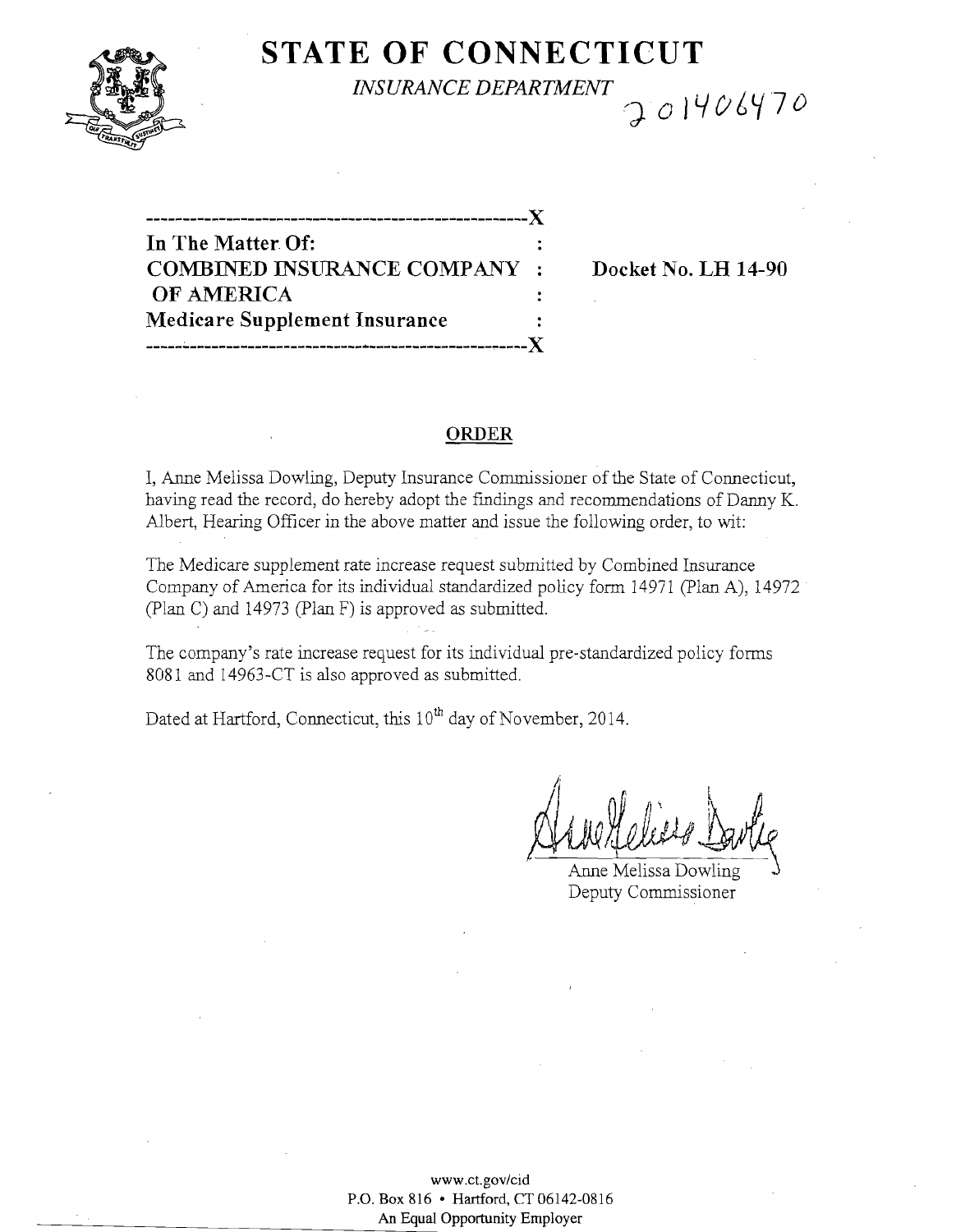

**STATE OF CONNECTICUT** *INSURANCE DEPARTMENT* 

# **In The Matter Of: COMBINED INSURANCE COMPANY : Docket No. LH 14-90 OF AMERICA Medicare Supplement Insurance**

 $\overline{A}$ 

**-----------------------------------------------------)(** 

# **PROPOSED FINAL DECISION**

# 1. **INTRODUCTION**

The Insurance Commissioner of the State of Connecticut is empowered to review rates charged for individual and group Medicare supplement policies sold to any resident of this State who is eligible for Medicare. The source for this regulatory authority is contained in Chapter 700c and Section 38a-495a of the Connecticut General Statutes.

After due notice a hearing was held at the Insurance Department in Hartford on October 28,2014 to consider whether or not the rate increase request submitted by Combined Insurance Company of America on its individual Pre-standardized and Standardized Medicare supplement business should be approved.

No members from the general public attended the hearing.

No representatives from Combined Insurance Company of America attended the hearing.

The hearing was conducted in accordance with the requirements of Section 38a-474, Connecticut General Statutes, the Uniform Administrative Procedures Act, Chapter 54 of the Connecticut General Statutes, and the Insurance Department Rules of Practice, Section 38a-8-1 et seq. of the Regulations of Connecticut State Agencies.

A Medicare supplement (or Medigap) policy is a private health insurance policy sold on an individual or group basis which provides benefits that are additional.to the benefits provided by Medicare. For many years Medicare supplement policies have been highly regulated under both state and federal law to protect the interests of persons eligible for Medicare who depend on these policies to provide additional coverage for the costs of health care.

Effective December 1, 2005, Connecticut amended its program of standardized Medicare supplement policies in accordance with Section 38a-495a of the Connecticut General Statutes, and Sections 38a-495a-l through 38a-495a-21 of the Regulations of Connecticut Agencies. This program, which conforms to federal requirements, provides that all insurers offering Medicare supplement policies for sale in the state must offer the basic "core" package of benefits known as Plan A. Insurers may also offer anyone or more of eleven other plans (plans B through N).

> www.ct.gov/cid P.O. Box 816 • Hartford, CT 06142-0816 An Equal Opportunity Employer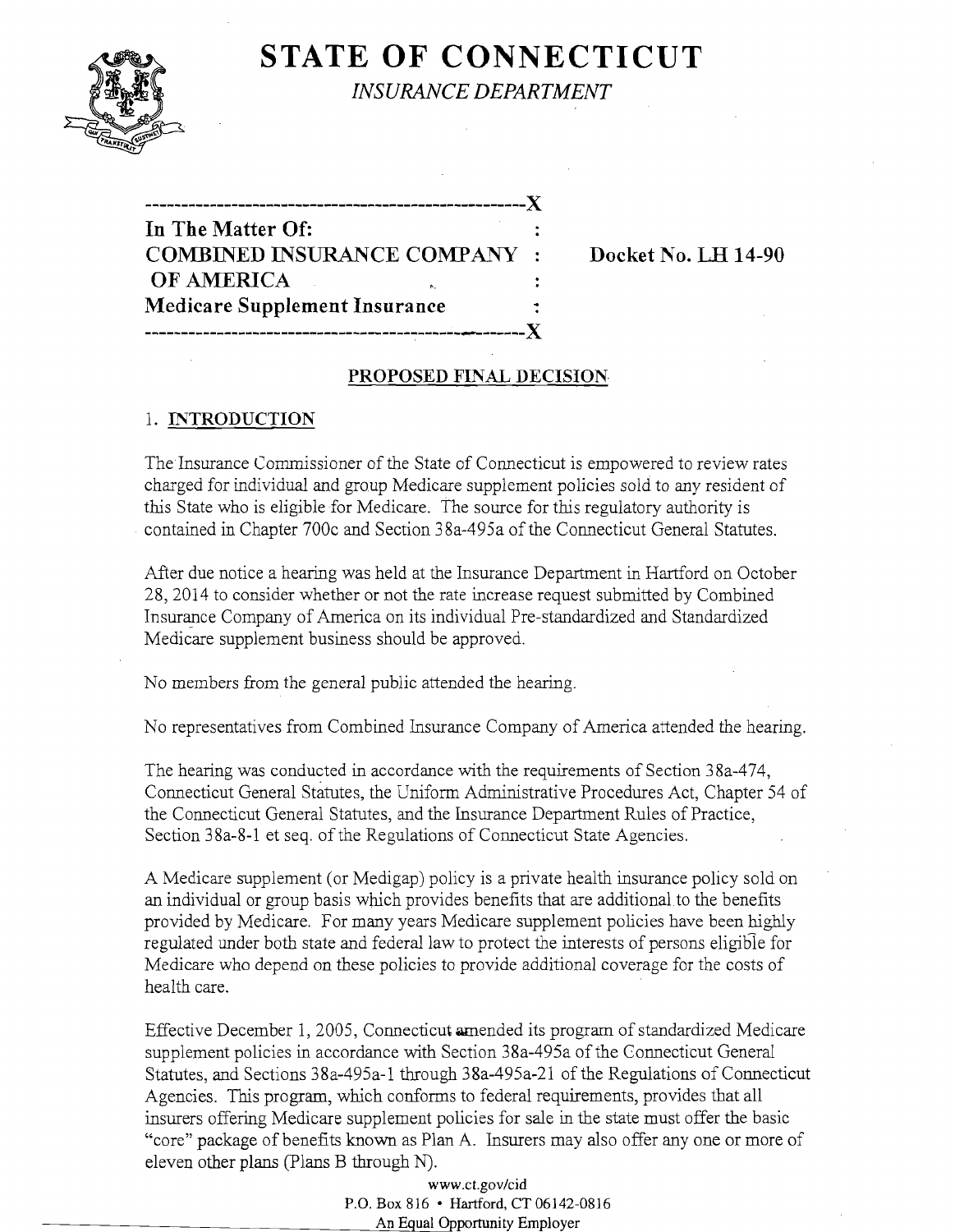Effective January 1, 2006, in accordance with Section 38a-495c of the Connecticut General Statutes (as amended by Public Act 05-20) premiums for all Medicare supplement policies in the state must use community rating. Rates for Plans A through Nmust be computed without regard to age, gender, previous claims history or the medical condition of any person covered by a Medicare supplement policy or certificate.

The statute provides that coverage under Plan A through N may not be denied on the basis of age, gender, previous claims history or the medical condition of any covered person. Insurers may exclude benefits for losses incurred within six months from the effective date of coverage based on a pre-existing condition.

Effective October 1, 1998, carriers that offer Plan B or Plan C must make these plans as well as Plan A, available to all persons eligible for Medicare by reason of disability.

Insurers must also make the necessary arrangements to receive notice of all claims paid by Medicare for their insureds so that supplemental benefits can be computed and paid without requiring insureds to file claim forms for such benefits. This process of direct notice and automatic claims payment is commonly referred to as "piggybacking" or "crossover".

Sections 38a-495 and 38a-522 of the Connecticut General Statutes, and Section 38a-495a-10 of the Regulations of Connecticut Agencies, state that individual and group Medicare supplement policies must have anticipated loss ratios of 65% and 75%, respectively. Under Sections 38a-495-7 and 38a-495a-10 of the Regulations of Connecticut Agencies, filings for rate increases must demonstrate that actual and expected losses in relation to premiums meet these standards, and anticipated loss ratios for the entire future period for which the requested premiums are calculated to provide coverage must be expected to equal or exceed the appropriate loss ratio standard.

Section 38a-473 of the Connecticut General Statutes provides that no insurer may incorporate in its rates for Medicare supplement policies factors for expenses that exceed 150% ofthe average expense ratio for that insurer's entire written premium for all lines of health insurance for the previous calendar year.

## II. **FINDING OF FACT - INDIVIDUAL STANDARDIZED**

After reviewing the exhibits entered into the record of this proceeding, and utilizing the experience, technical competence and specialized knowledge of the Insurance Department, the undersigned makes the following findings of fact:

1. Combined Insurance Company of America has requested a 7.0% rate increase on its individual standardized policy form 14971CT (Plan A), a 6.0% rate increase on form l4972CT (Plan C), and a 5.0% rate increase on form 14973CT, which is Plan F.

2. In-force policies as of 7/1/2014:

| <u>Plan</u> | Connecticut | Nationwide   |  |
|-------------|-------------|--------------|--|
|             |             | 17 $\Lambda$ |  |
|             |             | 5,096        |  |
|             |             | 5,427        |  |
|             |             |              |  |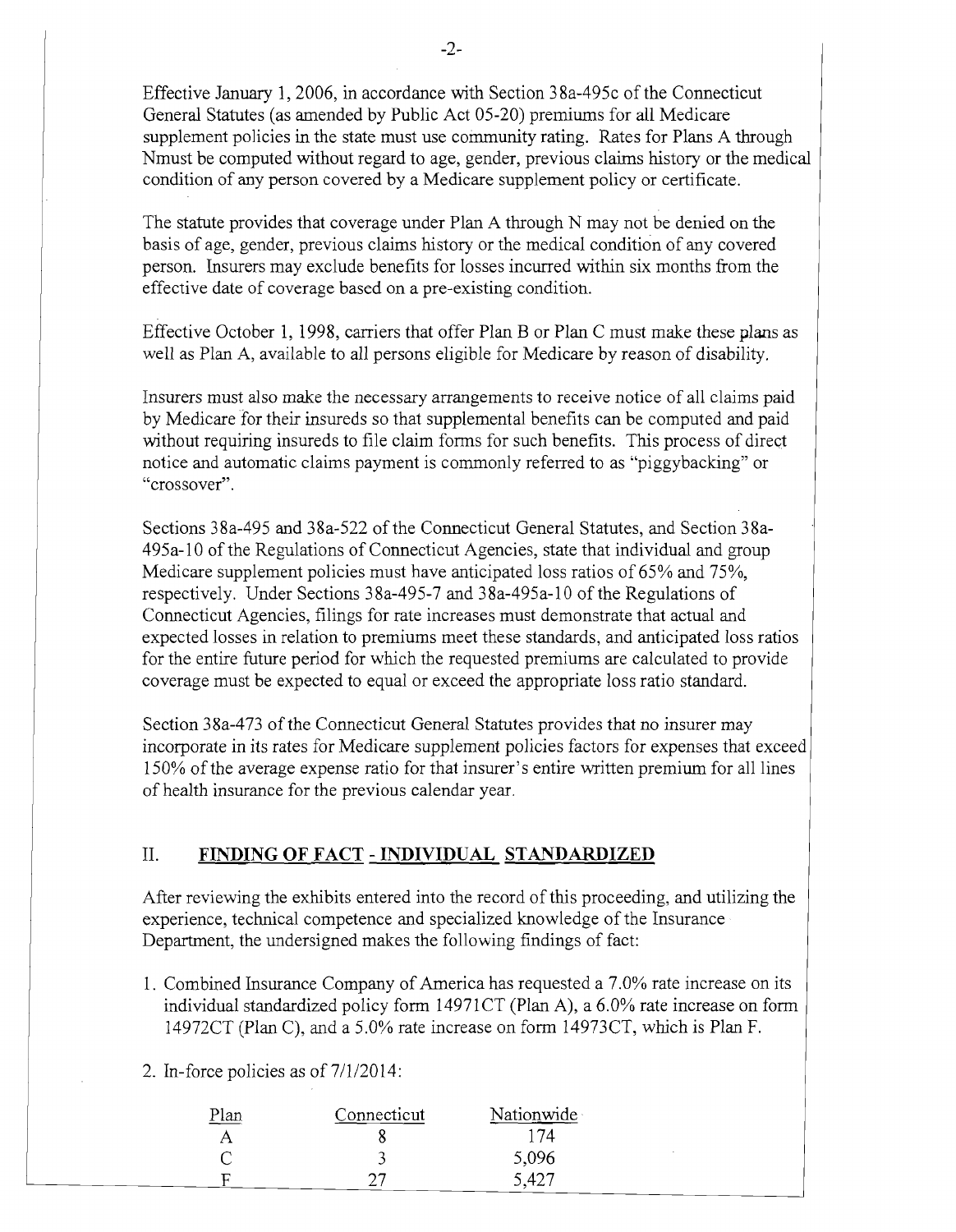- 3. The last rate increase approved for Plan A was 7.5% in 2013, Plan C was 7.5% in 2013 and Plan F was 6.5% in 2013.
- 4. Combined Insurance certified that their expense factors are in compliance with section 38a-473, C.G.S.
- 5. Combined Insurance has conformed with subsection (e) of section 38a-495c, C.G.S. regarding the automatic claims processing requirement.
- 6. The proposed rates are designed to satisfy the Connecticut statutory loss ratio of 65%.
- 7. The nationwide loss ratio for 2013 and from inception-to-date is as follows:

| <u>Plan</u>  | 2013  | Inception |
|--------------|-------|-----------|
| $\mathsf{A}$ | 75.6% | 74.9%     |
| C            | 80.0% | $70.4\%$  |
| -F           | 78.3% | 68.2%     |

8. The Connecticut loss ratio for 2013 and from inception-to-date is as follows:

| Plan | 2013   | Inception |
|------|--------|-----------|
| A    | 186.8% | 150.6%    |
| C    | 46.9%  | 93.3%     |
| Е    | 29.6%  | 72.4%     |

9. Combined Insurance Company of America's 2014 Medicare supplement rate filing proposal is in compliance with the requirements of regulation 38a-474 as it applies to the contents of the rate submission as well as the actuarial memorandum.

#### **FINDING OF FACT - PRE-STANDARDIZED**

After reviewing the exhibits entered into the record of this proceeding, and utilizing the experience, technical competence and specialized knowledge of the Insurance Department, the undersigned makes the following findings of fact:

- 1. Combined Insurance Company of America has requested a 5.0% rate increase on its individual pre-standardized policy forms l4963-CT and CICA-8081-CT.
- 2. In-force policies as of  $7/1/14$ :

| Plan  | Connecticut. | Nationwide |
|-------|--------------|------------|
| 8081  |              | 118        |
| 14963 |              | 321        |

- 3. The last rate increase approved was 5.5% in 2013.
- 4. Combined Insurance certified that their expense factors are in compliance with section 38a-473, C.G.S.
- 5. Combined Insurance has conformed to subsection (e) of section 38a-495c, C.G.S. regarding the automatic claims processing requirement.